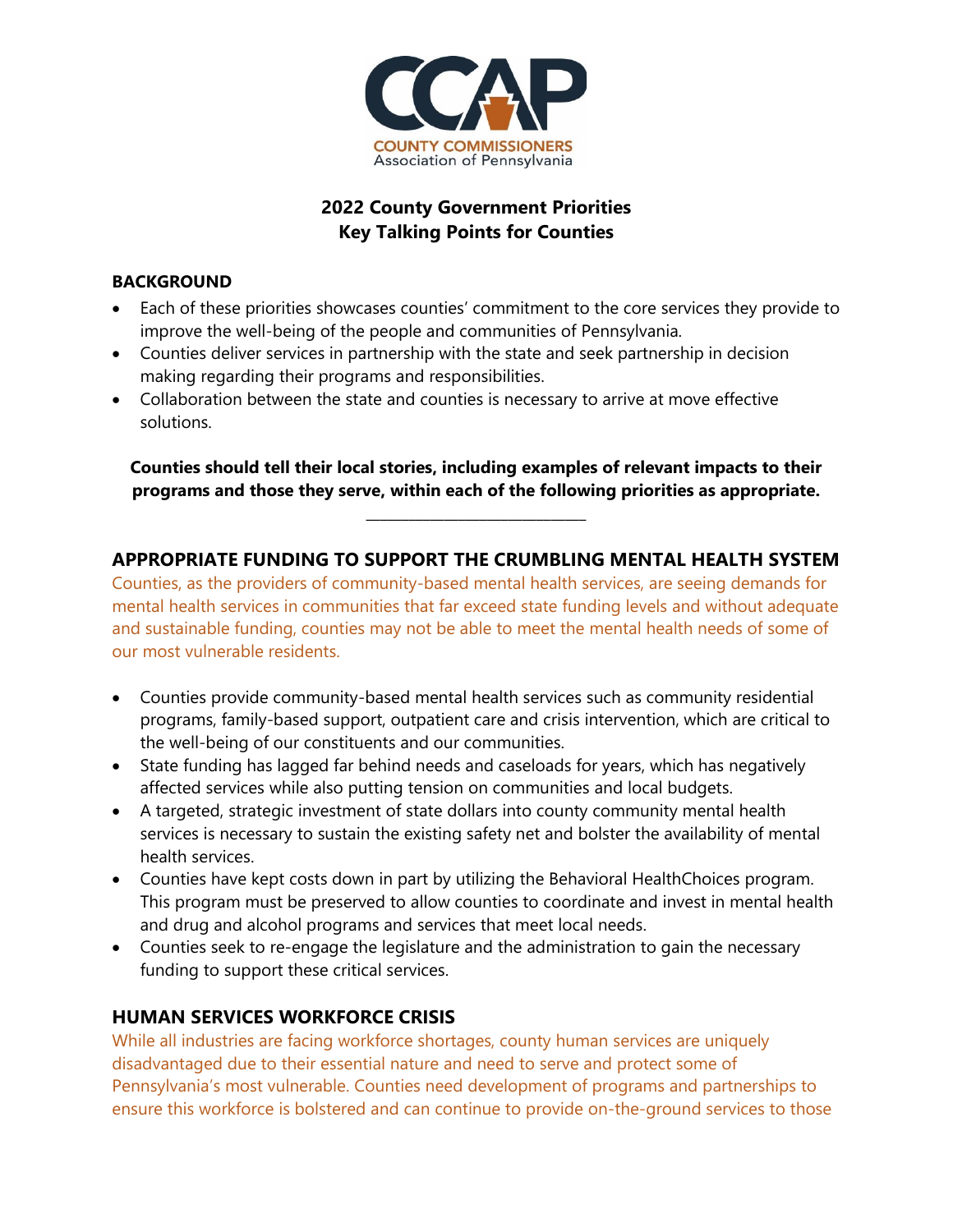#### in need.

- Counties administer human services programs, often on behalf of the state and federal governments, to protect our most vulnerable citizens.
- While it's no secret there are workforce shortages in all industries, human services are unique, as they rely entirely on people to deliver those services – they can't be done by computers or other machines.
- Without our human services workforce, we can't investigate child abuse, or help someone find housing, or provide mental health supports and substance abuse treatment. Counties need a state-county partnership to assure sustainable funding for all human services programs.
- Development of programs and partnerships to streamline human services recruitment efforts and create county employment pipelines can aid in recruitment and retention efforts to best fit the increasing demand for service needs.
- From recruitment to retention, we owe it to our employees and those we serve to continue finding innovative ways and best practices to bolster and support this special workforce area for years to come.

### **BROADBAND EXPANSION**

Adequate and affordable broadband connection is critical to everyday functions of life, and, with a once-in-a-lifetime investment of funding for broadband deployment, counties stand ready to continue aiding in bridging the digital divide through stakeholder partnerships.

- Business, education, health care, emergency services and other key parts of our everyday lives rely on access to broadband, even more so now as the pandemic has changed the way people use the internet.
- Counties have been at the forefront of broadband expansion in the commonwealth. We continue to develop partnerships and creative solutions that work to provide internet connectivity for their residents and must be involved in developing a plan for Pennsylvania.
- Collaboration is critical to expanding broadband the commonwealth must develop partnerships among federal, state and local government, and the private sector to identify successful approaches and best practices that can remedy this problem.

# **APPROPRIATE FUNDING AND REFORM FOR THE CHILDREN AND YOUTH SYSTEM**

Counties provide a host of services for children and youth that are being impacted by staffing shortage, lack of funding and lack of state support for youth with complex needs, including mental illness and addiction. Counties need support from the state to ensure our youth are protected and can be served adequately.

- Counties provide human services to children that are living in an abusive home, battling mental illness, disabilities and addiction. To better serve these children and families, investments must be made to advance county-based programs and services.
- Counties have actively been advocating for adequate funding from the state to hire the necessary number of caseworkers in order to address increasing caseloads.
- Counties have been facing staffing shortages leading to unsustainable caseload responsibilities. These staffing shortages have a trickledown effect, staff receives an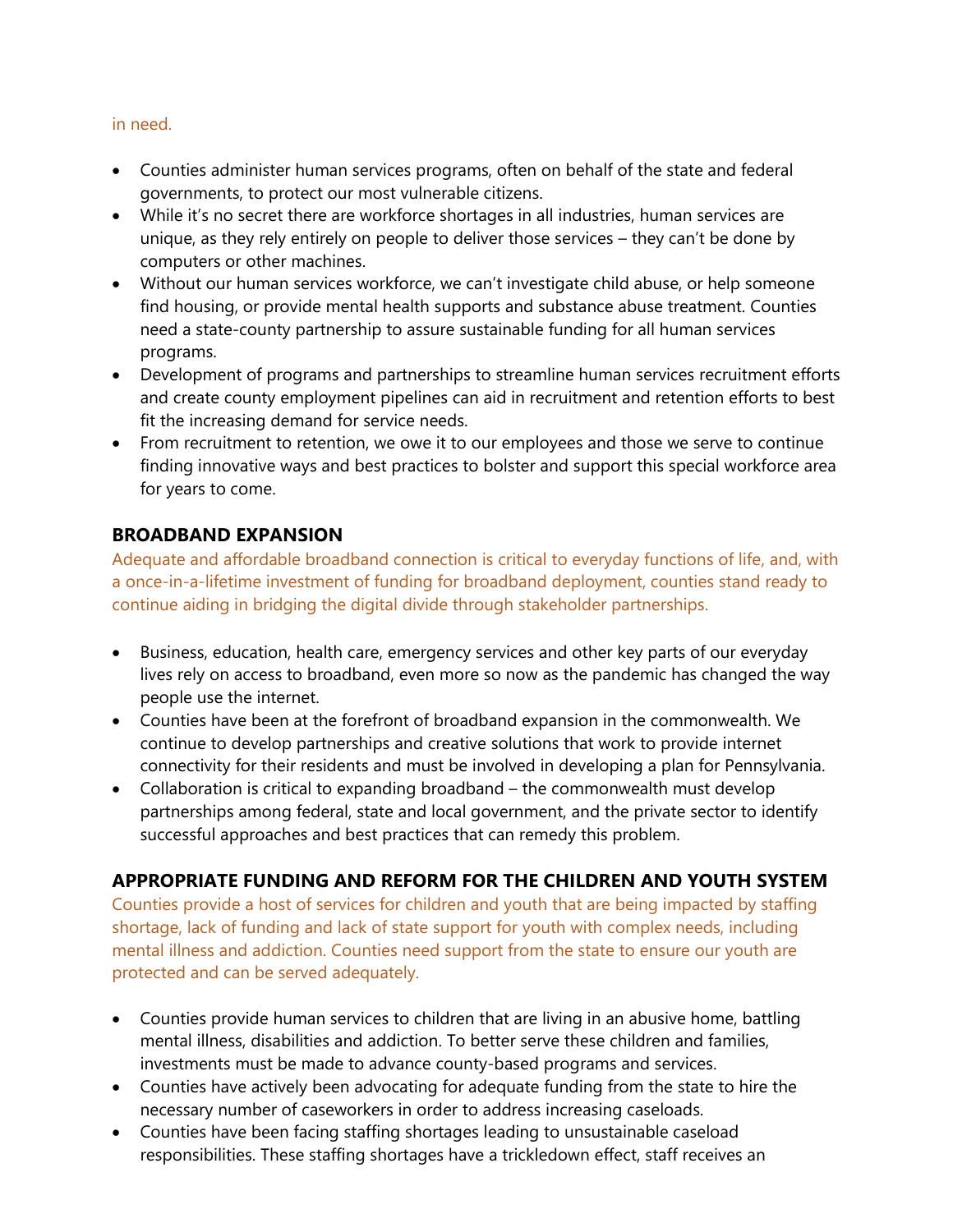unsustainable amount of casework and, despite their best-efforts, abuse can be identified too late and the children don't receive the immediate care needed.

- A state-wide plan needs to be implemented to address more complex cases since some cases require more specific treatment and counties simply do not have capacity to be prepared to treat every complex scenario that arises.
- The children and youth system needs better cross collaboration and training to handle more complex cases that involve mental health, addiction and abuse.

### **PROMOTE ELECTION INTEGRITY**

Counties take their responsibility for the fair, efficient and accurate administration of Pennsylvania's elections very seriously, and need clear rules that enable consistent implementation across the commonwealth. Reforms to Pennsylvania's Election Code, made in consultation with counties, are needed to resolve ambiguities and help counties continue to promote the integrity of our elections.

- Counties take their responsibility seriously to assure the integrity and security of the elections process.
- Counties need clear rules to enable consistent implementation across the commonwealth and have identified that reforms to the Pennsylvania Election Code are needed.
- The current law remains ambiguous on matters such as drop boxes, signatures, curing ballots, and other areas related to Act 77 of 2019, which implemented mail-in ballots for all Pennsylvanians for the first time.
- Necessary reforms also include continuing to seek expanded pre-canvassing time and moving back the deadline for mail-in ballot applications to 15 days before an election.
- These two changes alone would resolve a significant portion of the challenges counties experienced implementing mail-in ballots in 2020 and 2021 and would significantly improve the voter experience and the likelihood of more timely results.
- Counties must be at the table during policy discussions so that statutory changes can be implemented clearly and consistently, and to assure appropriate resources and time are available for counties to implement any policy changes.

# **911 FUNDING AND REAUTHORIZATION**

Counties are proud to provide one of the key functions in public safety—the operation of the 911 call-taking and dispatch system. As technologies continue to evolve and funding streams become out of line with current realities, counties need reliable, sustainable funding to provide 911 response services that meet the growing demands of Pennsylvania residents and visitors.

- With the current 911 funding formula scheduled to sunset in January 2024, is it critical to ensure that a new funding formula is developed and passed into law before the deadline.
- The new 911 funding formula must adequately support current county needs and must also ensure that funding sources and distribution support our needs into the future, including planning, development and support for the implementation of Next Gen 911.
- Counties are actively working with PEMA, legislative committees, emergency management professionals, the communications industry and other interests on system reform.